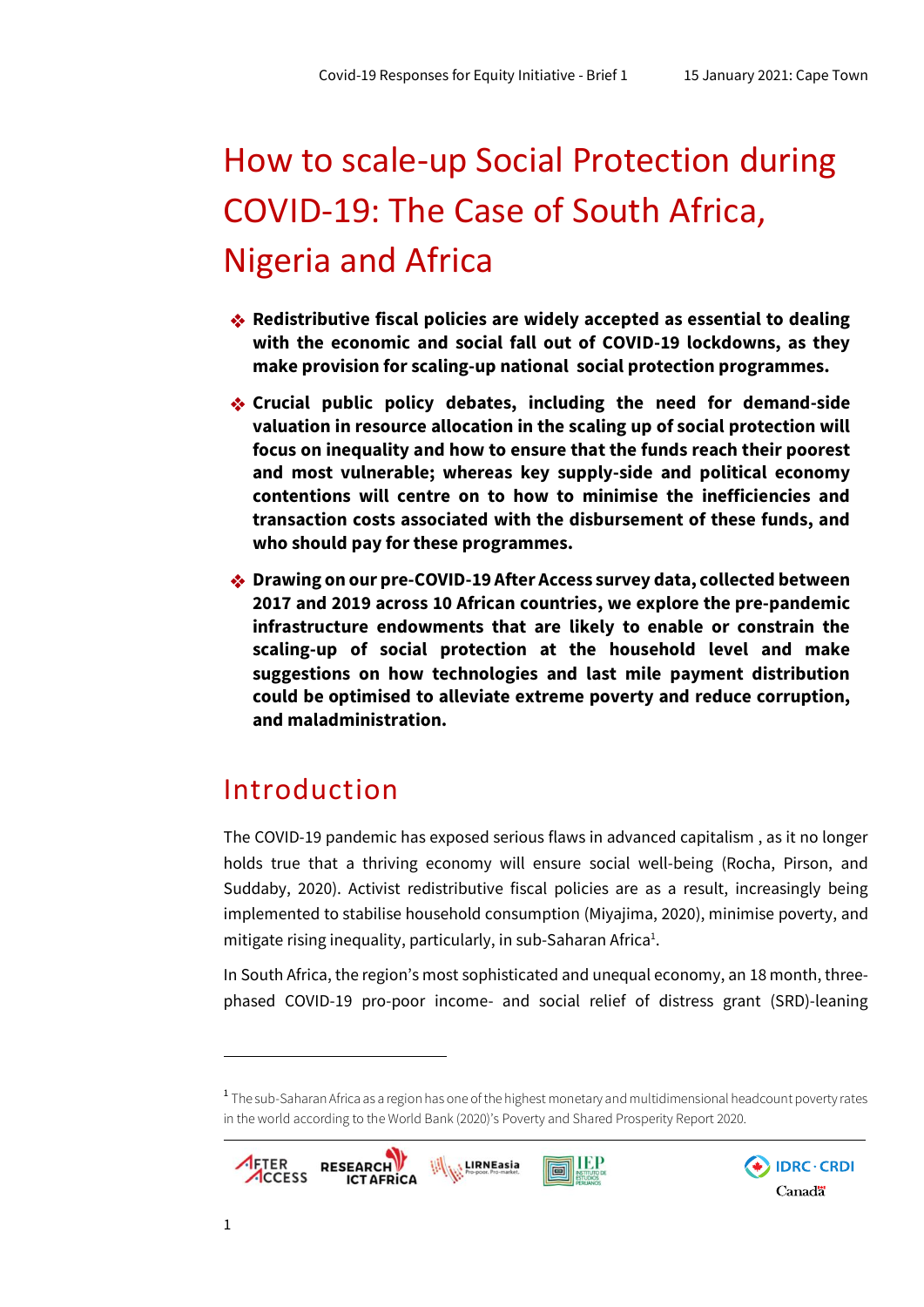economic stimulus package valued at ZAR 500 billion (US\$ 32 Billion) was put in place in April 2020 by the National Treasury of South Africa, and financed primarily through a combination of national budget reprioritisation, concessional loans from international financial institutions, and sovereign bond issuances (National Treasury, 2020). In addition to these government efforts, an additional ZAR 3,2 Billion (US\$ 2,1 billion) for emergency health, welfare, and business support was proactively mobilised from civil, society, private firms, philanthropic organisations and the public sector through the establishment of a Solidarity Fund.

Nigeria, Africa's largest economy, has implemented a similar economic stimulus-social protection programme intervention with a greater orientation towards expanded public works programmes and business support, and a relatively small proportion going towards social cash transfers (KPMG, 2020). In addition to reprioritisation of the national budget, Nigeria has unlocked US\$ 3,4 billion (NGN 1,3 Trillion) in emergency COVID-19 relief support from the International Monetary Fund (IMF), the largest amount any country has been able to access, and earmarked for temporary spending increases aimed at mitigating the economic impact of the pandemic and of the sharp fall in international oil prices (IMF, 2020).

Other African governments have, on the contrary, not been able to access such emergency concessional lending windows from international financial institutions on account of their weak fiscal and economic management prior to the pandemic, and as such, had to rely on grants and donations to shore up the social protection dimensions of their economic stimulus programmes.

## What the data says…

A key challenge with social protection programmes in Africa prior to COVID, is the very low coverage at only 12,8% (see Table 1 below). While Nigeria stands at one end of the scale at only 4,8%, South Africa is atthe other, with 56,4% of households receiving social grants (RIA, 2017), the highest on the African continent. South Africa's peculiar challenge is not coverage, but rather, the relatively low utilisation rates in its National Treasury's stimulus package (30%) and Solidarity Funds (50%).

| Table 1: Summary of Key ICT Statistics in South Africa, Nigeria and Africa |                     |                 |                     |  |
|----------------------------------------------------------------------------|---------------------|-----------------|---------------------|--|
| <b>Metric</b>                                                              | <b>South Africa</b> | <b>Nigeria</b>  | <b>Africa</b>       |  |
| GDP per capita (USD)                                                       | 6 001,4 (2019)      | 2 227,86 (2019) | 1585,44 (2019 SSA)* |  |
| Population (Millions)                                                      | 58,5                | 200,9           | 1 3 0 8             |  |



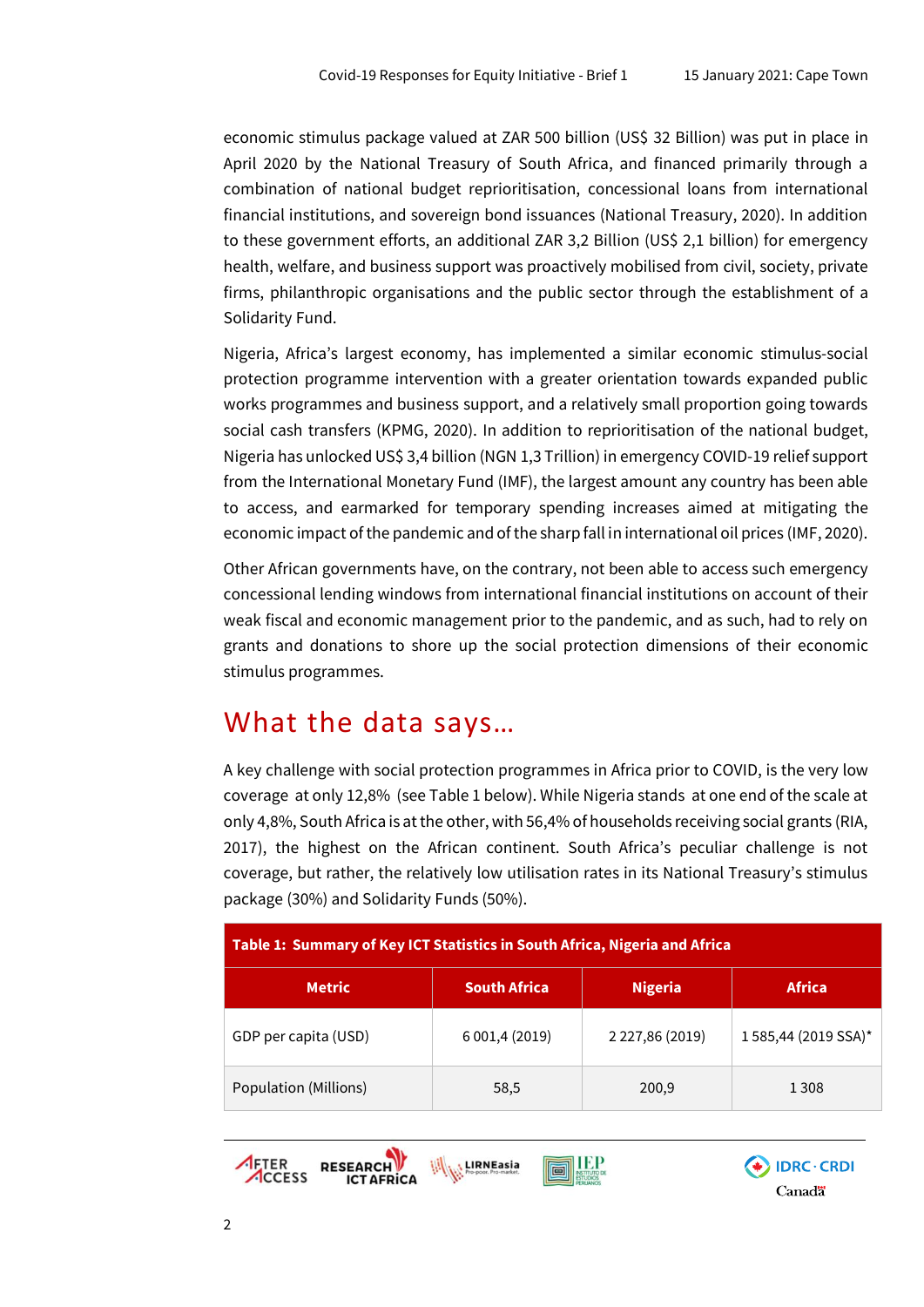$\bigoplus$  IDRC · CRDI

Canadä

| Gini Coefficient (%)                                                                                                                                                       | 63 (2015)                                     | 35,1 (2018)                                   |                                               |
|----------------------------------------------------------------------------------------------------------------------------------------------------------------------------|-----------------------------------------------|-----------------------------------------------|-----------------------------------------------|
| <b>Mobile Phone Penetration</b><br>(%) and average number of<br>sim cards per user                                                                                         | 84%<br>1.2                                    | 64%<br>1.6                                    |                                               |
| Households Receiving Social<br>Grants (%)                                                                                                                                  | 56,4%                                         | 4,8%                                          | 12,8%                                         |
| Unbanked Households (%)                                                                                                                                                    | 25,7%                                         | 46,5%                                         | 55%                                           |
| <b>Households Receiving</b><br>Remittances (%)                                                                                                                             | 75,5%                                         | 43,4%                                         | 48%                                           |
| Remittances (Top 3<br>Platforms: Mobile Money,<br>Bank Transfer, Relatives,<br>Family Member, Western<br>Union, Driver/Courier, and<br>Other)                              | 68,3%; 0,6%; 5,3%;<br>0,3%, 0,0%; and<br>1,0% | 0,4%; 21,6%; 18,6%;<br>1,4%; 0,4% and<br>1,5% | 21,4%; 9,9%; 12,7%;<br>1,8%; 0,4% and<br>1,7% |
| Households Sending<br>Remittances (%)                                                                                                                                      | 23,9%                                         | 49,4%                                         | 48%                                           |
| Sending Remittances by<br>Platforms: Mobile Money,<br>Bank Transfer, Relatives, In<br>Person with Family<br>Member/Friend, Western<br>Union, Driver/Courier, and<br>Other) | 2,8%; 10,4%; 3,4%,<br>0,3%; 5,3%; and<br>1,7% | 0,29%; 26,1%;<br>19,8%; 0,3; 0,6%<br>and 2,1% | 20,6%; 11,5%; 12%;<br>1,7%; 0,3% and<br>1,8%  |

*Sources: RIA After Access Surveys 2017; World Bank National Accounts Data, 2020*

Another challenge is that the social protection programmes are susceptible to corruption and misappropriation (SA News, 2020; BBC, 2020). In Nigeria and many other African countries, the paper-, cash- and human agency-based economies add an additional layer of complexity to tracking down the recipients of social protection programme disbursement.

The pertinent question from the supply side of an expanded social protection programming is how can this be optimised?

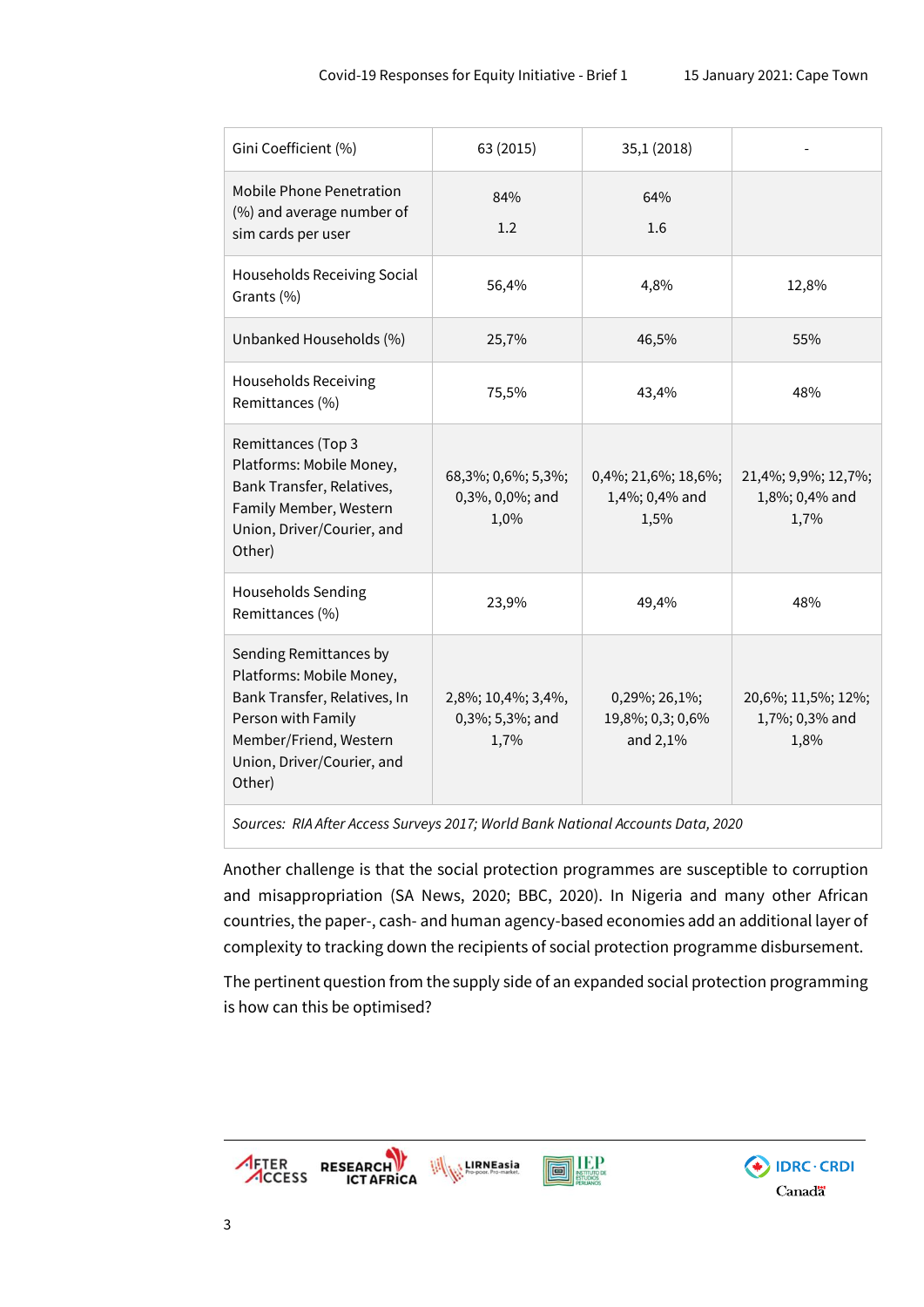### Opportunities for optimisation…

Research by the International Monetary Fund (IMF) (Miyajima, 2020) which, examines the welfare effects of digitisation in South Africa, using five waves of the National Income Dynamics Survey (NIDS) data (2008-17), finds that consumption by mobile phone owners tends to be 10-20 percent higher than non-owners, but that benefits tend to accrue more to individuals with relatively low levels of consumption and new users. Consequently, mobile telephony provides a more effective tool for the South African Government to provide targeted distress funding assistance to the 11.3 million plus South Africans that applied for the Social Relief of Distress Grant (Spaull et al, 2020:10). This should be tempered with inclusivity considerations, particularly, for rural-based households (Gillwald et al, 2018).

Other optimisation opportunities exist in leveraging private sector investments, expertise, and potentially tools to implement artificial intelligence-based social protection disbursement systems in South Africa. Removing human-agency could translate into better payment systems that minimise corruption and maladministration of public, borrowed and donated funds. This is highly dependent on the extent and quality of data. The relatively low levels of Internet and social networking penetration (only half the population had smart devices, access to the Internet and used social media in the After Access 2017 survey) and electrification, creates enormous biases in the findings and distorts outcomes.

As a result of technology innovations, a large number of people have become data subjects without being connected to the internet, such as through biometric identification gathering by the South African Social Security Agency (SASSA) to access social grants, presenting new policy and data protection challenges. While this did improve the efficiency of the disbursement system, the large-scale implementation of social grants through a private company (Cash Paymaster Services) led to the large-scale exploitation of access to the data of those beneficiaries from the parent company, Net 1, to leverage its other services and products, like funeral policies and high interest small loans (Vally, 2016).

Further, the hypothesis that biometric projects will 'prevent' corruption has not been realised in practice because of several realities on the ground. Even as biometrics were being instituted through a massive drive from the Department of Social Development supposedly to 'un-taint' social grants distribution, massive amounts of funds were being siphoned from the Department and SASSA through political networks and the private sector, as part of the state capture project (Foley & Swilling, 2018), leaving one academic to note:

"[T]he effect ofthe biometric system may have been to reduce petty corruption, but increase grand corruption" (Donovan, 2015, p. 831).



Digitization will accelerate, as countries fight the COVID-19 pandemic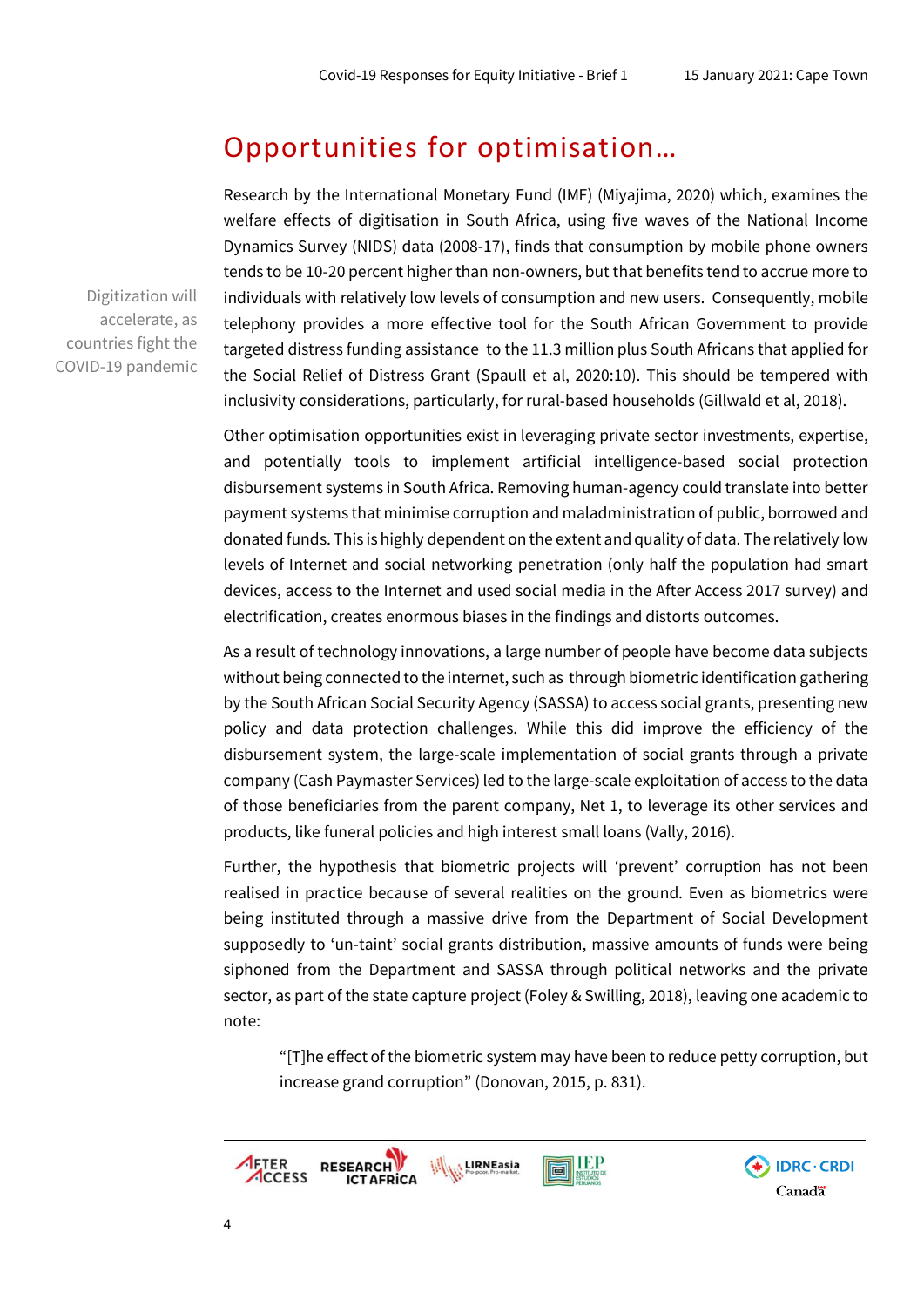And even once social grants distribution was re-centralised to government through a partnership with SASSA through the South African Post Office, SASSA itself has reported to Parliament that:

"There has been an increase in the number of fraudulent beneficiary grant withdrawals. It is believed that organised syndicates who work with both SAPO and SASSA staff are involved" (SASSA, 2020).

Even more alarmingly, a forensic investigation undertaken by an auditing company in late 2019 into the South African Post Offices payment system revealed that it has been "irretrievably compromised", resulting in multimillion fraud, as a result of card tampering that allowed for unlimited transactions (Maughan, 2019). These investigations revealed that 10 000 of these problematic transactions had been authorised in January 2019 alone. The SASSA biometrics project has demonstrated consistently that technology on its own is not a magical salve to fraud and corruption (in its variety of forms) in the social grants system, and in fact, in turn, comes with its own peculiar risks.

Nevertheless, with equitable access to digital infrastructure, together with rights-based data governance systems in place, that safeguard privacy, ensure anonymity of data subjects, transparency of methods of data collection, which should nonetheless be minimal and only for the purposes for which it is intended, and not reconstructed, Africa can minimise its transaction costs by taking advantage ofthe synergies that exist between social protection programme payment and remittance infrastructure. South Africa and Nigeria could potentially use their digital identity and social protection programme infrastructure to provide financial inclusion to 25 and 46 percent of households that remain unbanked, respectively (see Table 1).

# How to Scale-up Social Protection?

Mobile telephony, artificial intelligence (AI), digitisation and infrastructure pooling present the most significant opportunities for optimising and scaling-up social protection during the COVID-19 pandemic and beyond. However, these interventions need to be contextspecific, data driven, and economically and politically beneficial.

South Africa's unequal history and high Gini-coefficient of 0.65 in 2005 and 0.63 in 2015, has paved the way for a variety of social protection programmes to be implemented and the development of a redistribution infrastructure that relies on a combination of the banking and postal services. This has increasingly become digitalised, the financial sector far more rapidly than the postal sector, which in many African countries is moribund.

Scaling-up the social protection programmes in South Africa will further require unlocking mobile and banking payment platforms that don't necessarily require smart devices,

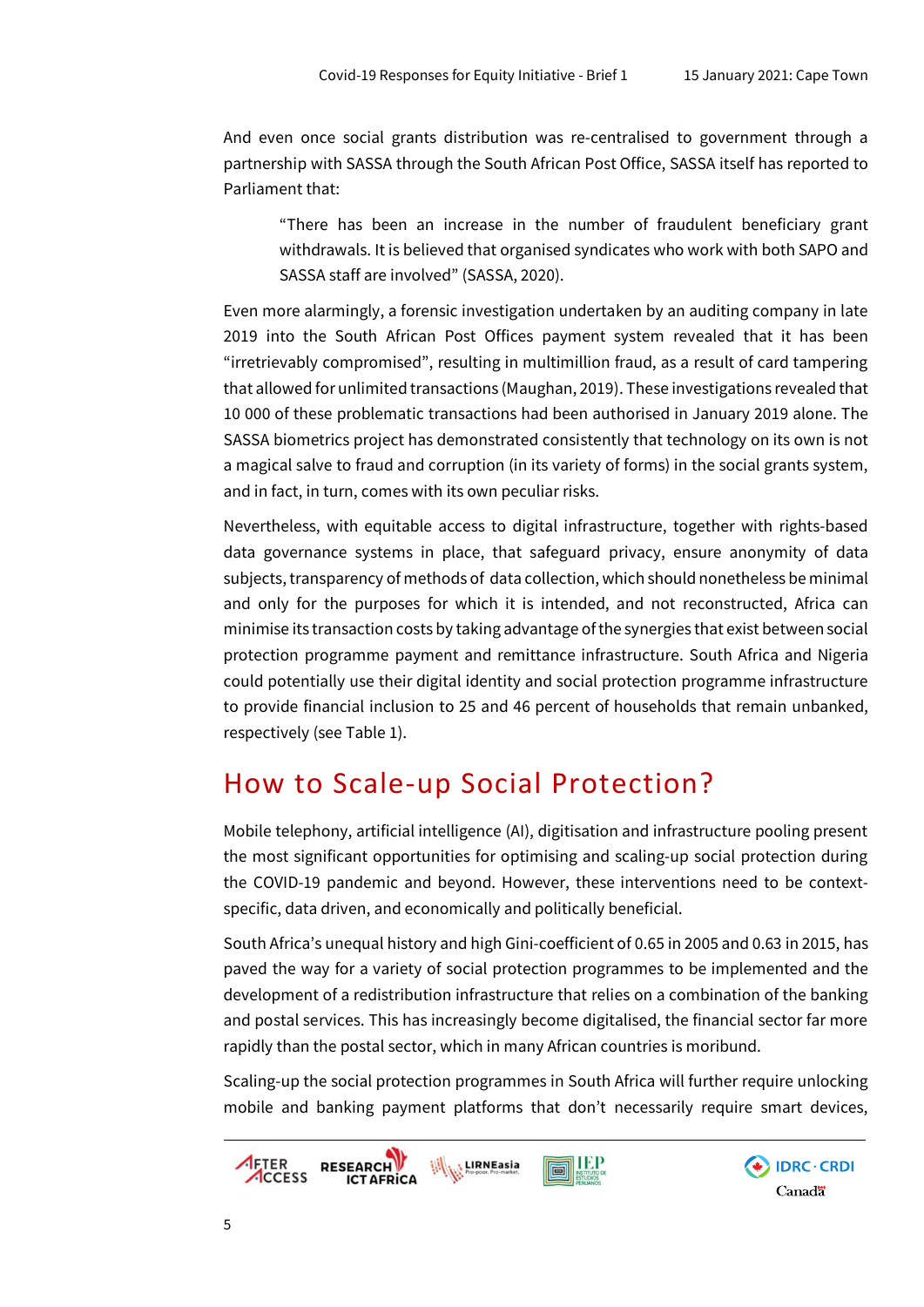DRC · CRDI

Canadä

leveraging existing private sector investments in AI systems, ensuring better payment governance oversight, reducing fungible infrastructure costs, and making strategic public and state-owned enterprise investments in AI-related infrastructure.

Conversely, Nigeria's lack of an adequate affirmative action social redistribution programme infrastructure (World Bank, 2020), can be attributed to its relatively even income distribution and Gini-coefficient of 0.35. As mentioned previously, the economy is highly cash-based (i.e. 46,5 percent of the households are unbanked) and reliant on human agency and bank transfers to send and receive remittances.

Scaling-up social protection in Nigeria requires setting up a dual paper and digital platform to track recipient households of COVID-related social protection programme disbursements. In the medium to long term, Nigeria needs to leverage its available fibre infrastructure to attract private sector investment in digital tracking and payment platform creation for social protection programme recipients and the unbanked.

Across Africa, the situation is similar to Nigeria, with 55 per cent on average reported in the 2018 After Access survey being unbanked, 48 percent of the households confirmed having received some remittance primarily through mobile money, bank transfers or through family members, and 12 percent of the households on average receiving social grants in 2017.

Scaling-up COVID-19 related social protection programmes across Africa might be challenging in the short term but realisable with sufficient investments in last mile payment distribution, and a more innovative integration mobile payment platforms with conventional banking and human agency.

#### Recommendations

- ❖ **Leverage mobiles, digitisation and private sector infrastructure to scale up social protection**. Governments in Africa should leverage existing productive private sector investments to unlock digital- and artificial intelligence-based social protection programme payment platforms as it reconsiders the specific public infrastructure and goods it needs to develop beyond the crisis period.
- ❖ **Introduce open data policy** that will improve information asymmetries and enable the better use of available public and private data to exploit new technologies such as AI, machine learning and blockchain to improve efficiencies and decision making and potentially limit corruption. This must be addressed concurrently with digital inequality. Currently the quantity and quality of many big databases reflect the social and inequality access and use of digital services, rendering large parts of the population

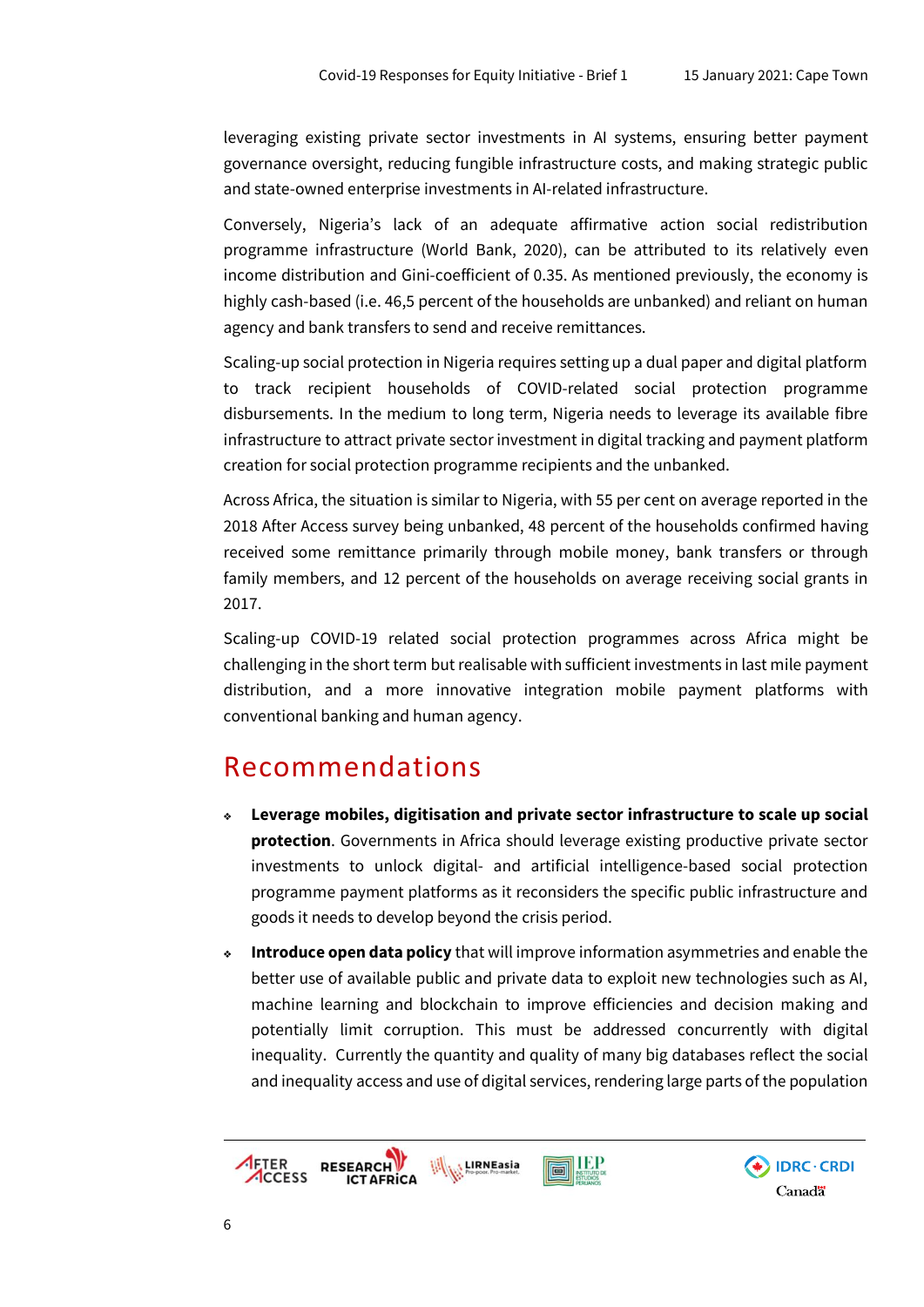'invisible', or the data with biases that render them useless for such national application.

- ❖ **Develop and fund better the Information Regulator to ensure the enforcement of the Protection of Private Information Act (POPIA),** but also its critical awareness raising and education function, as more vulnerable people become data subjects.
- ❖ **Enhance real-time governance of public funds.** African Governments should capacitate the Auditor General and investigative wings to conduct frequent audits and investigations on the use of COVID-19 funds. Also, Governments in Africa should regularly and transparently engage with cooperating partners and civil society groups on how COVID-19 social protection funds are being utilized to avert corruption and misappropriation.
- ❖ **Build fungible long-term public goods**. Governments can minimise infrastructure costs by investing in fungible public goods such as integrated social protection programmes and remittance payment infrastructure. In this regard, governments need to incorporate state-owned enterprises and local development finance institutions in the long-term development and financing of these public goods. Without redressing inequality in access to these public goods, the potential efficiencies associated with their deployment will be limited and potentially exacerbate existing inequalities.
- ❖ **Complement social protection grants with support to businesses**. Scaling up social and COVID-relief grants to households alone is not an exhaustive solution, Governments will also need to provide income grants and tax credits aimed at building resilient businesses in the pandemic period and beyond.

**Further research is being undertaken by RIA to understand the linkages between digitalisation on formality and informality, the increased visibility it provides in order to grow the tax base, in orderto supportthe demand forincreased social protection as a result of the pandemic fall out and for a more sustainable taxation and social protection system in future. Watch this space.** 

*For RIA's newsletter, sign up [here.](http://researchictafrica.us14.list-manage.com/subscribe?u=83319770db68fc240149bb74a&id=c7c9ffd5b4)*

#### **Authors**

**\_\_\_\_\_\_\_\_**

Mundia Kabinga [\(mkabinga@researchictafrica.net\)](mailto:mkabinga@researchictafrica.net)

Gabriella Razzona (grazzona@researchictafrica.net)

Tapiwa Chinembiri (tchinembiri@researchictafrica.net)



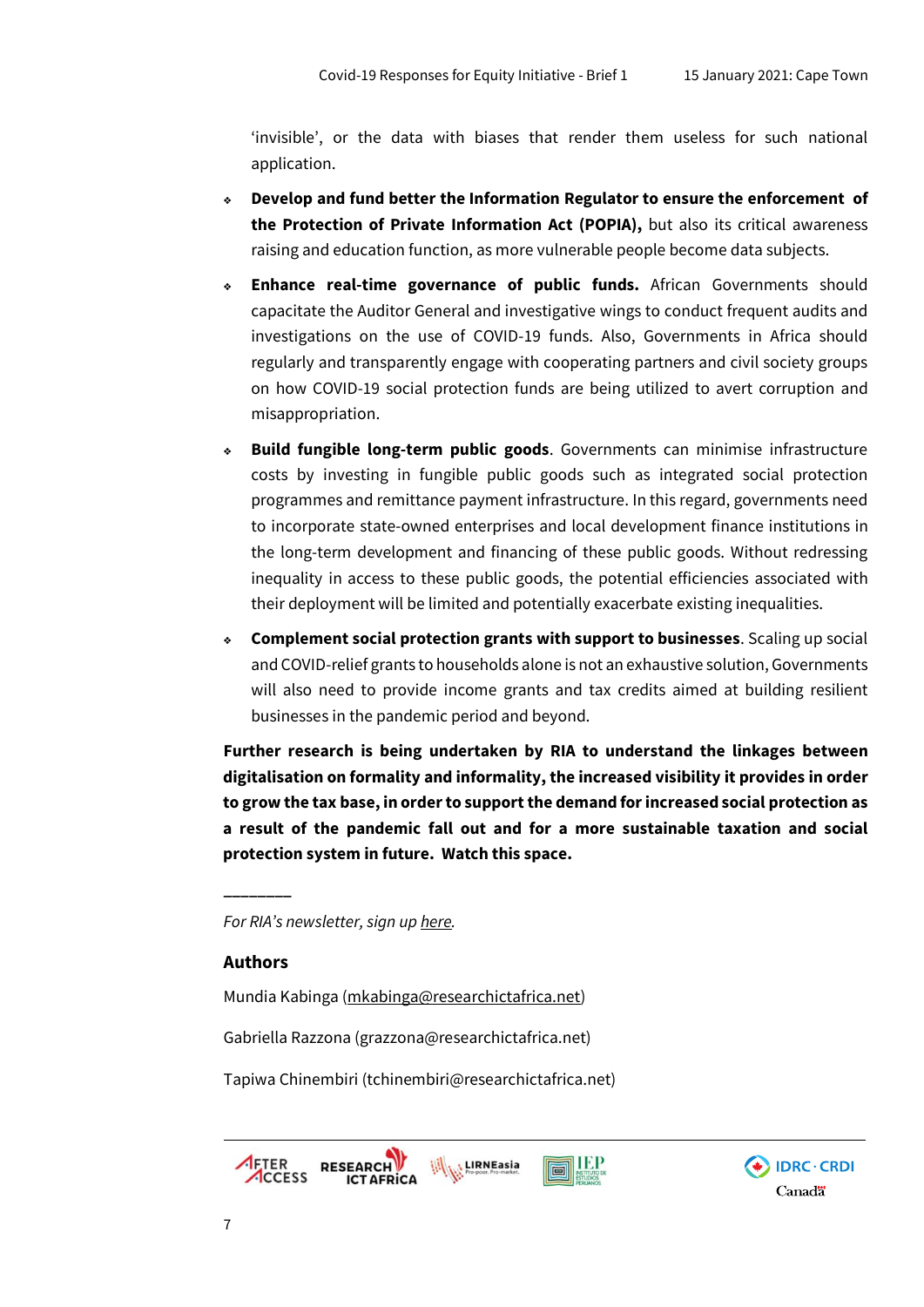The authors are extremely grateful to Alison Gillwald, Shamira Ahmed and Naila Govan-Vassen for their insight, comments and reviews during the development of this research policy brief.

Enquiries

[info@researchictafrica.net](mailto:info@researchictafrica.net)

Workshop 17, Watershed, Cape Town

T: +27 214476332

W: [www.researchictafrica.net](http://www.researchictafrica.net/)

# References

BBC (2020). Coronavirus in South Africa: Misuse of Covid-19 funds 'frightening'. (Published 02 September, 2020, and Accessed 11 November 2020) (https://www.bbc.com/news/world-africa-54000930)

Donovan, K (2015). The Biometric Imaginary: Bureaucratic Techno-politics in Post-Apartheid Welfare. *Journal of Southern African Studies*, (41) 4.

Esselaar, S. Gillwald, A., Moyo, M. and Naidoo, K. (n.d). *South African ICT Sector Performance Review 2009/2010*. Research ICT Africa Policy Research Working Paper. Cape Town: Research ICT Africa.

Foley, R and Swilling, M (2018). How One Word Can Change the Game: Case Study of State Capture and the South African Social Security Agency. *State Capacity Research Project*.

Gillwald, A., Odufuwa, F., and Mothobi, O. (2018). *The State of ICT in Nigeria* (Policy Paper No. 3; Series 5: After Access – Assessing Digital Inequality in Africa). Research ICT Africa. [\(https://researchictafrica.net/2018/12/19/the-state-of-ict-in-nigeria-2018/\)](https://researchictafrica.net/2018/12/19/the-state-of-ict-in-nigeria-2018/)

Gillwald, A, Mothobi, O, and Rademan, B (2018). *The State of ICT in South Africa* (Policy Paper No. 5; Series 5: After Access-Assessing Digital Inequality in Africa). Research ICT Africa.

International Monetary Fund (2020). IMF Executive Board Approves US\$ 3.4 Billion in Emergency Support to Nigeria to address the COVID-19 Pandemic. *IMF Press Release 20/191*. Published April 28, 2020 and accessed 25 November 2020.